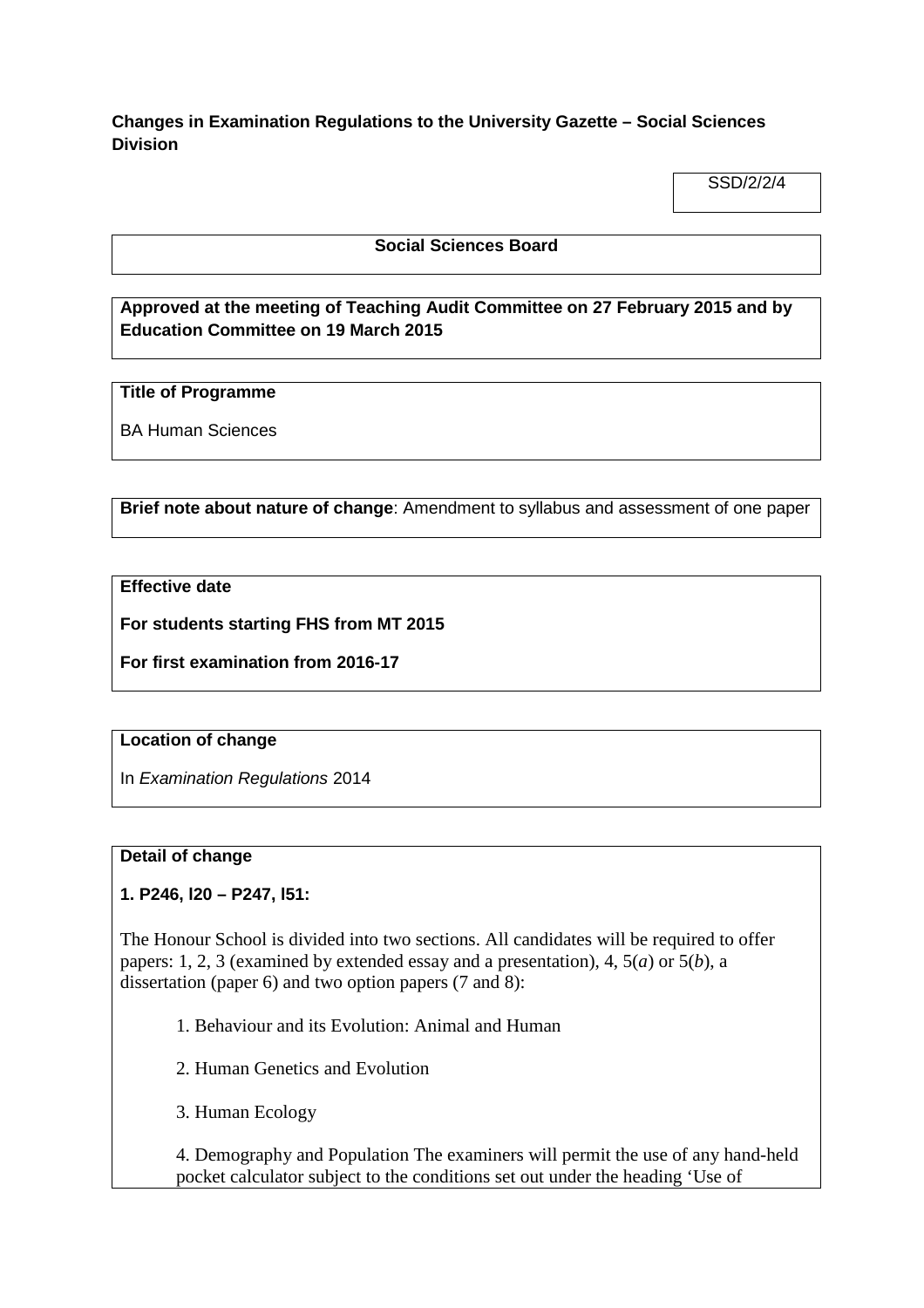calculators in examinations' in the Special Regulations concerning Examinations.

5(*a*). Anthropological analysis and Interpretation *or* 5(*b*). Sociological Theory The date by which students must make their choice will be stated in the course handbook.

6. Dissertation

7. and 8. Candidates will also be required to offer any two optional subjects from a list posted in the Human Sciences Centre at the beginning of the first week of Hilary Full Term in the year preceding the final examination. These lists will also be circulated to College Tutors. The date by which students must make their choice will be stated in the course handbook.

# **Schedule of Subjects**

1. *Behaviour and its Evolution: Animal and Human* Introduction to the study of behaviour including the evolution of behavioural interactions within groups. Behavioural strategies that have evolved in humans and other animals. The use of models to understand complex behaviour. Advanced ethology and cognition, including learning. Perception and decision-making. Primate behaviour and evolutionary ecology, including the development of primate social systems and the evolution of cognition. This paper will be examined by an unseen written examination paper.

2. *Human Genetics and Evolution* The nature and structure of the human genome, including single gene traits, gene function, and assessment of social implications. Population genetics of humans and primates. Quantitative genetics and complex trait analysis in humans. Genomic complexity as illustrated by the genetic basis for immune response. Molecular evolution, human genetic diversity and the genetic basis of human evolution. Genetic basis of common complex diseases. Human behaviour, cognition and cultural transmission in the context of six million years of physiological evolution and ecological change. This paper will be examined by an unseen written examination paper.

3. *Human Ecology* Human ecology of disease, emphasising diseases that significantly contribute to the global burden of mortality and cultural change. Diet and nutrition anthropology of human societies. Ethno-biology and its cultural, ontological and epistemological contextualization, including Traditional Ecological Knowledge (TEK), Ethno-linguistics and the principles of folk-naming and folktaxonomy of organisms, Local Ecological Knowledge (LEK) and the significance of place, and practical applications of ethnobiology including biological conservation. Ecology of human reproduction, including cultural differences in reproductive strategies.

This paper will be examined by an extended essay not exceeding 5,000 words (including references and footnotes but excluding bibliography) and a presentation. The essay will be chosen from a list of titles published by the Examiners on Monday of Week 1 of Trinity Term of their second year.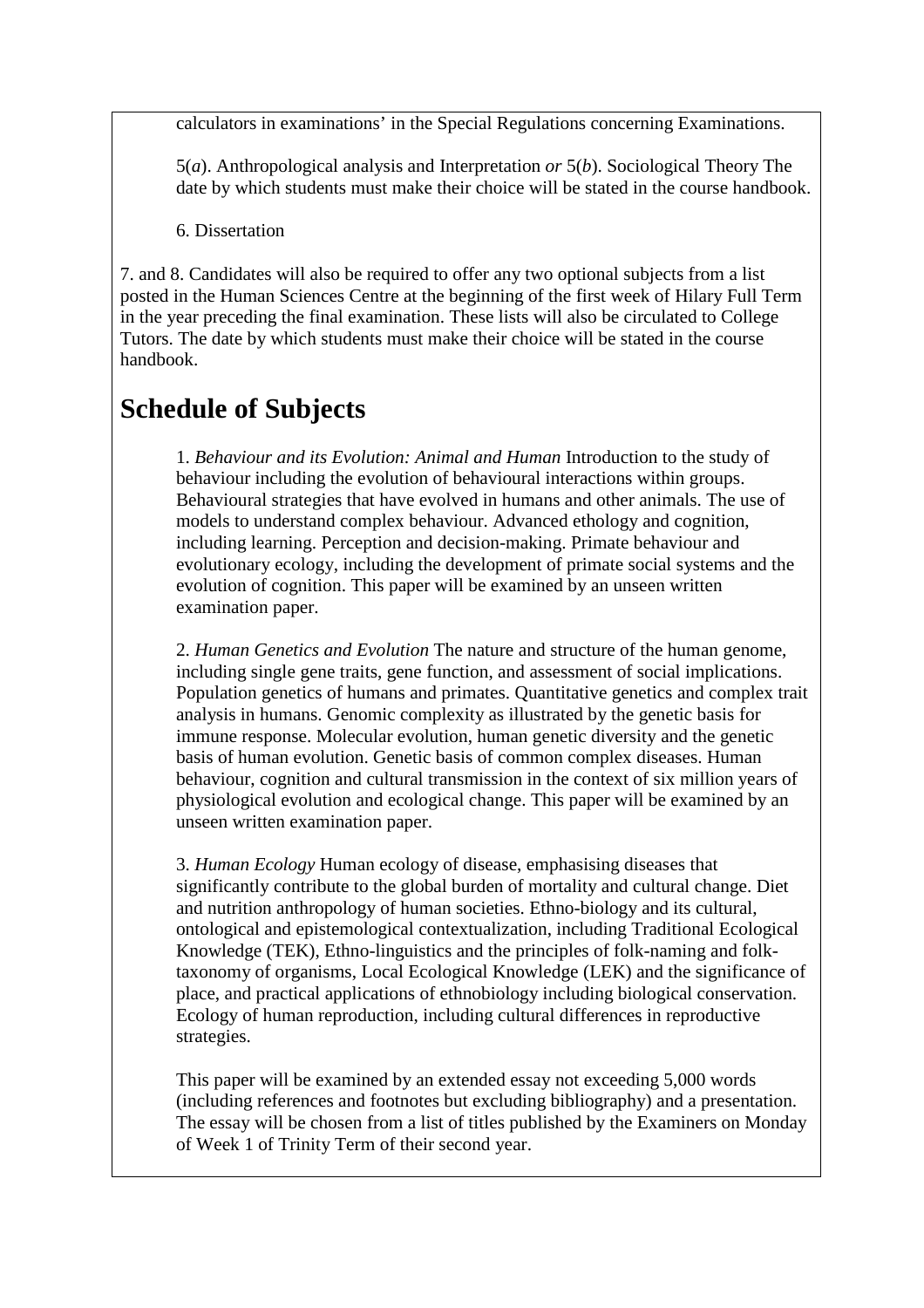Essays should be word-processed in double-line spacing and should conform to the standards of academic presentation prescribed in the course handbook. Two copies of the essay must be delivered to the Examination Schools (addressed to the Chair of Examiners of the Final Honour School of Human Sciences, High Street, Oxford) not later than 12 noon on Friday of Week 6 of Trinity Term of their second year.

Candidates will be required to give a short presentation on the topic of the extended essay in Michaelmas Term of their Final year. The exact date of the presentation will be notified to students by Week 1 of Michaelmas Term. The presentation will be assessed for clarity and engagement and contributes 5% of the final mark for the extended essay.

4. *Demography and Population* Candidates will be expected to show knowledge of the major features of past and present population trends, the socio-economic, environmental and biomedical factors affecting fertility, mortality and migration; the social, economic and political consequences of population growth, decline and ageing; and major controversies in demographic theory. Specific topics will include traditional and transitional population systems in historical and contemporary societies; demographic transitions and their interpretation; demographic processes in post-transitional societies (modern Europe and other industrial areas) including very low fertility, longer life, international migration and new patterns of marriage and family; the changing position of women in the workforce; ethnic dimensions of demographic change; and policy interventions. The paper will also test knowledge of demographic analysis and techniques including data sources, the quantitative analysis of fertility and mortality, the life table, the stable population and other population models, population dynamics and projections, and limits to fertility and the lifespan. **[Until 1 October 2015:** The paper will contain essay questions and questions involving computation. Candidates will be required to answer three questions, two of the former and one of the latter.**] [From 1 October 2015:** The paper will comprise two sections. Section 1 will test the candidate's knowledge of substantive trends and their explanation. Section 2 will test the candidate's ability to interpret quantitative results and the methods of demographic analysis. Candidates will be required to answer three questions, two from Section 1 and one from Section 2.**]**

5(*a*). *Anthropological analysis and interpretation* The comparative study of social and cultural forms in the global context: to include economics and exchange, domestic structures and their reproduction, personal and collective identity, language and religion, states and conflict, understanding of biology and environment, historical perspectives on the social world and upon practice in anthropology. This paper will be examined by an unseen written examination paper.

5(*b*). *Sociological Theory* Theoretical perspectives including rational choice; evolutionary psychology; interpersonal interaction; social integration and networks; functionalism. Substantive problems including stratification; gender; race and ethnicity; collective action; norms; ideology. Candidates will be expected to use theories to explain substantive problems. This paper will be examined by an unseen written examination paper.